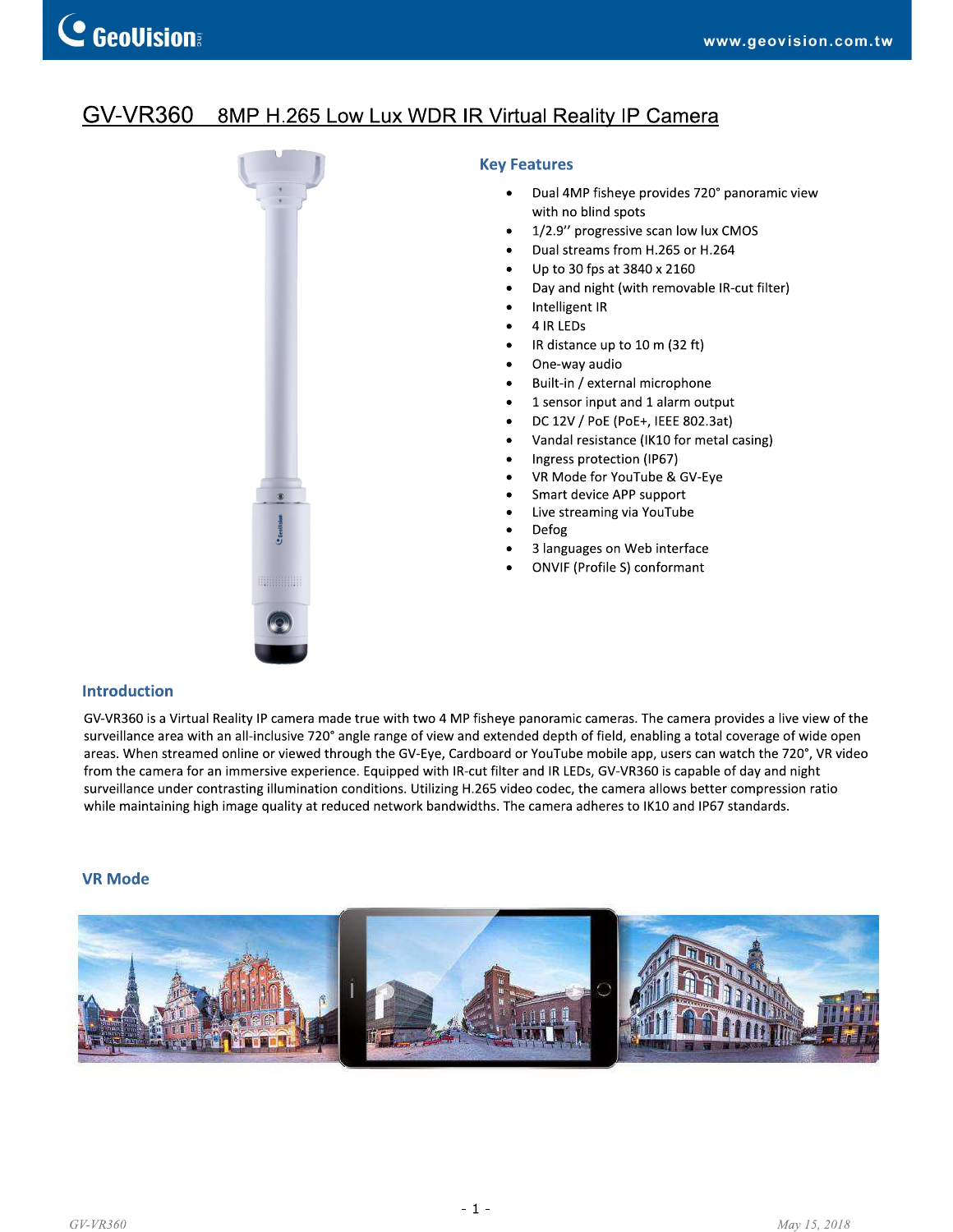# **Dimensions**



# **Specifications**

| <b>Specifications</b>      |             |                                                                    |
|----------------------------|-------------|--------------------------------------------------------------------|
| <b>System Requirements</b> |             |                                                                    |
| <b>OS</b>                  |             | Windows 7 Service Pack / Windows 10 or above                       |
| <b>CPU</b>                 |             | Intel <sup>®</sup> 6 <sup>th</sup> generation Core <sup>™</sup> i3 |
| <b>RAM</b>                 |             | 4 GB Memory or above                                               |
| Graphics                   |             | Intel <sup>®</sup> HD Graphics 500 series or above                 |
| Camera                     |             |                                                                    |
| Image Sensor               |             | 1/2.9" progressive scan CMOS                                       |
| <b>Picture Elements</b>    |             | 3840 (H) x 2160 (V)                                                |
| Minimum                    | Color       | 0.05 Lux                                                           |
| <b>Illumination</b>        | B/W         | 0.04 Lux                                                           |
|                            | <b>IRON</b> | 0 Lux                                                              |
| <b>Shutter Speed</b>       |             | Automatic, Manual $(1/5 \sim 1/8000 \text{ sec.})$                 |
| <b>White Balance</b>       |             | Automatic, Manual                                                  |
| Gain Control               |             | Automatic                                                          |
| S/N Ratio                  |             | 50 dB                                                              |
| <b>WDR</b>                 |             | Yes                                                                |
| <b>Dynamic Range</b>       |             | 96 dB                                                              |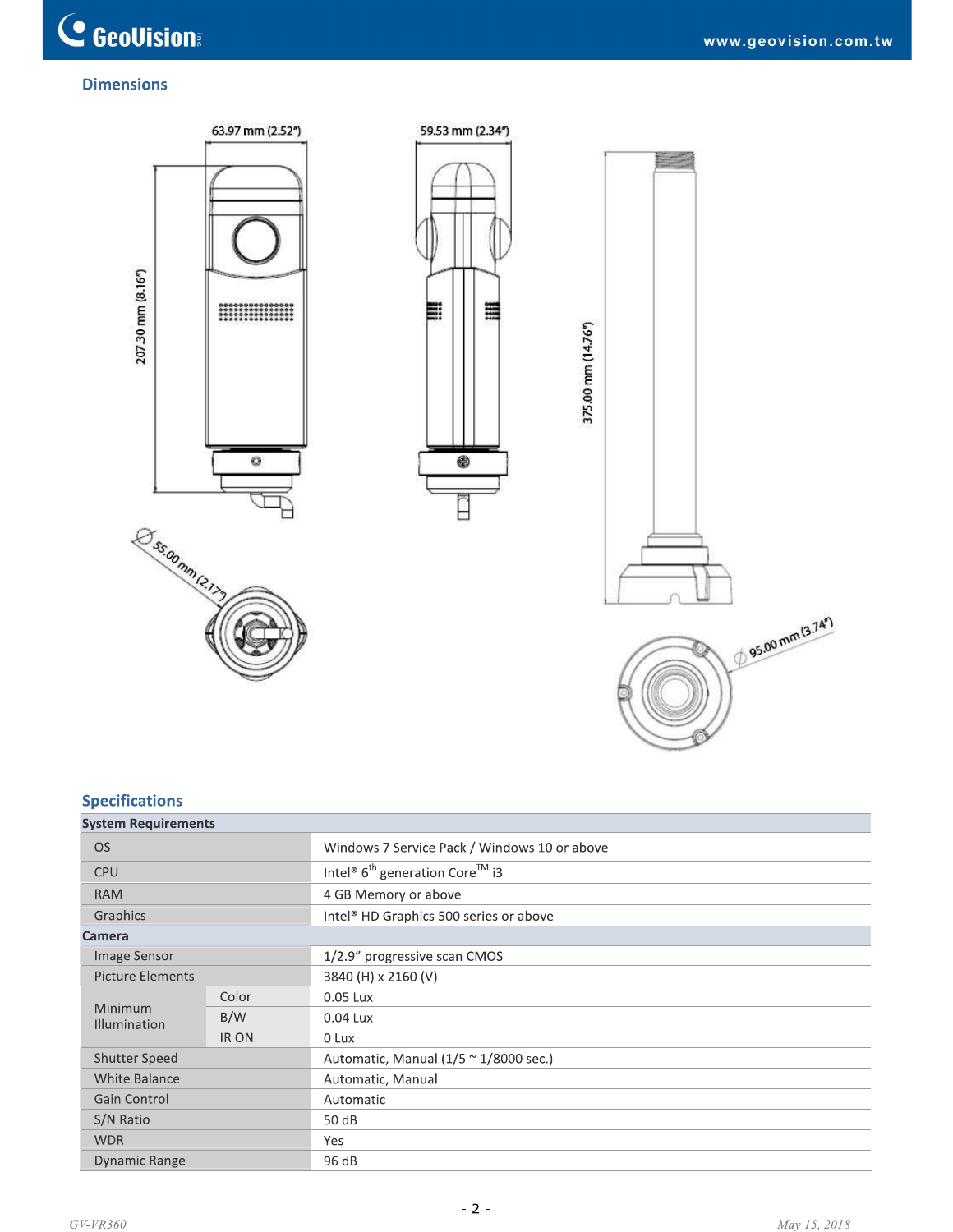| <b>Optical Lens</b>             |               |                                                                                                                                                                  |  |  |  |
|---------------------------------|---------------|------------------------------------------------------------------------------------------------------------------------------------------------------------------|--|--|--|
| Megapixel                       |               | Yes                                                                                                                                                              |  |  |  |
| Day/Night                       |               | Yes (with removable IR-cut filter)                                                                                                                               |  |  |  |
| Lens Type                       |               | Fixed                                                                                                                                                            |  |  |  |
| Focal Length                    |               | 1.05 mm                                                                                                                                                          |  |  |  |
| Maximum Aperture                |               | F/2.25                                                                                                                                                           |  |  |  |
| Mount                           |               | M12                                                                                                                                                              |  |  |  |
| <b>Horizontal FOV</b>           |               | 360°                                                                                                                                                             |  |  |  |
| Operation                       | Focus         | Fixed                                                                                                                                                            |  |  |  |
|                                 | Zoom          | Fixed                                                                                                                                                            |  |  |  |
| Iris                            |               | Fixed                                                                                                                                                            |  |  |  |
| IR LED Quantity                 |               | 4 IR LEDS                                                                                                                                                        |  |  |  |
| Max. IR Distance                |               | 10 m (32 ft)                                                                                                                                                     |  |  |  |
| <b>Operation</b>                |               |                                                                                                                                                                  |  |  |  |
| Video Compression               |               | H.265, H.264                                                                                                                                                     |  |  |  |
| <b>Video Streaming</b>          |               | Stream 1 from H.265 or H.264<br>Stream 2 from H.264                                                                                                              |  |  |  |
| <b>Frame Rate</b>               |               | 30 fps at 3840 x 2160 (50/60 Hz)<br>*The frame rate and the performance may vary depending on the number of connections<br>and data bitrates (different scenes). |  |  |  |
| <b>Image Setting</b>            |               | Brightness, Contrast, Saturation, Sharpness, White Balance, Flicker-less, Image Orientation,<br>D/N Sensitivity, WDR, Defog, Metering                            |  |  |  |
| <b>Audio Compression</b>        |               | G.711, AAC (optional)                                                                                                                                            |  |  |  |
| Audio Support                   |               | One-way Audio                                                                                                                                                    |  |  |  |
| Sensor Input                    |               | 1 Input (Dry Contact)                                                                                                                                            |  |  |  |
| Alarm Output                    |               | 1 Digital Output (200 mA 5V DC)                                                                                                                                  |  |  |  |
| <b>Video Resolution</b>         |               |                                                                                                                                                                  |  |  |  |
| Main Stream                     | 16:9          | 3840 x 2160 (Default), 2560 x 1440, 1920 x 1080, 1280 x 720                                                                                                      |  |  |  |
| Sub Stream                      |               | Closed (Default), 3840 x 2160, 2560 x 1440, 1920 x 1080, 1280 x 720                                                                                              |  |  |  |
| <b>Network</b>                  |               |                                                                                                                                                                  |  |  |  |
| Interface                       |               | 10/100 Ethernet                                                                                                                                                  |  |  |  |
| Protocol                        |               | DHCP, DNS, DynDNS, HTTP, HTTPS, IPv4, NTP, ONVIF (Profile S), RTSP, SMTP, TCP/IP, UDP                                                                            |  |  |  |
| <b>Mechanical</b>               |               |                                                                                                                                                                  |  |  |  |
| <b>Temperature Detector</b>     |               | N/A                                                                                                                                                              |  |  |  |
|                                 | Power         | DC 12V, 1.25A, DC Jack / PoE                                                                                                                                     |  |  |  |
|                                 | Ethernet      | 10/100 Base-T, RJ-45 Connector                                                                                                                                   |  |  |  |
| Connectors                      | Audio         | 1 in (built-in or external microphone)                                                                                                                           |  |  |  |
|                                 | Digital I/O   | I/O wires                                                                                                                                                        |  |  |  |
|                                 | Local Storage | N/A                                                                                                                                                              |  |  |  |
| General                         |               |                                                                                                                                                                  |  |  |  |
| Environment                     | Start-up      | $-20^{\circ}$ C ~ 50°C (-4°F ~ 122°F)                                                                                                                            |  |  |  |
| Temperature                     | Operation     | $-30^{\circ}$ C ~ 50°C (-22°F ~ 122°F)                                                                                                                           |  |  |  |
| Humidity                        |               | 10% ~ 90% (no condensation)                                                                                                                                      |  |  |  |
| <b>Power Source</b>             |               | DC 12V / PoE (PoE+, IEEE 802.3at)                                                                                                                                |  |  |  |
| Max. Power Consumption          |               | 12 W                                                                                                                                                             |  |  |  |
| Dimension (Straight Tube Mount) |               | Ø 164 x 64 x 45.2 mm (6.46" x 2.52" x 1.78")                                                                                                                     |  |  |  |
| Weight                          |               | 0.58 kg (1.28 lb)                                                                                                                                                |  |  |  |
| <b>Ingress Protection</b>       |               | <b>IP67</b>                                                                                                                                                      |  |  |  |
| Vandal Resistance               |               |                                                                                                                                                                  |  |  |  |
|                                 |               | IK10 for metal casing                                                                                                                                            |  |  |  |
| Regulatory                      |               | CE, FCC, LVD, RCM compliant                                                                                                                                      |  |  |  |